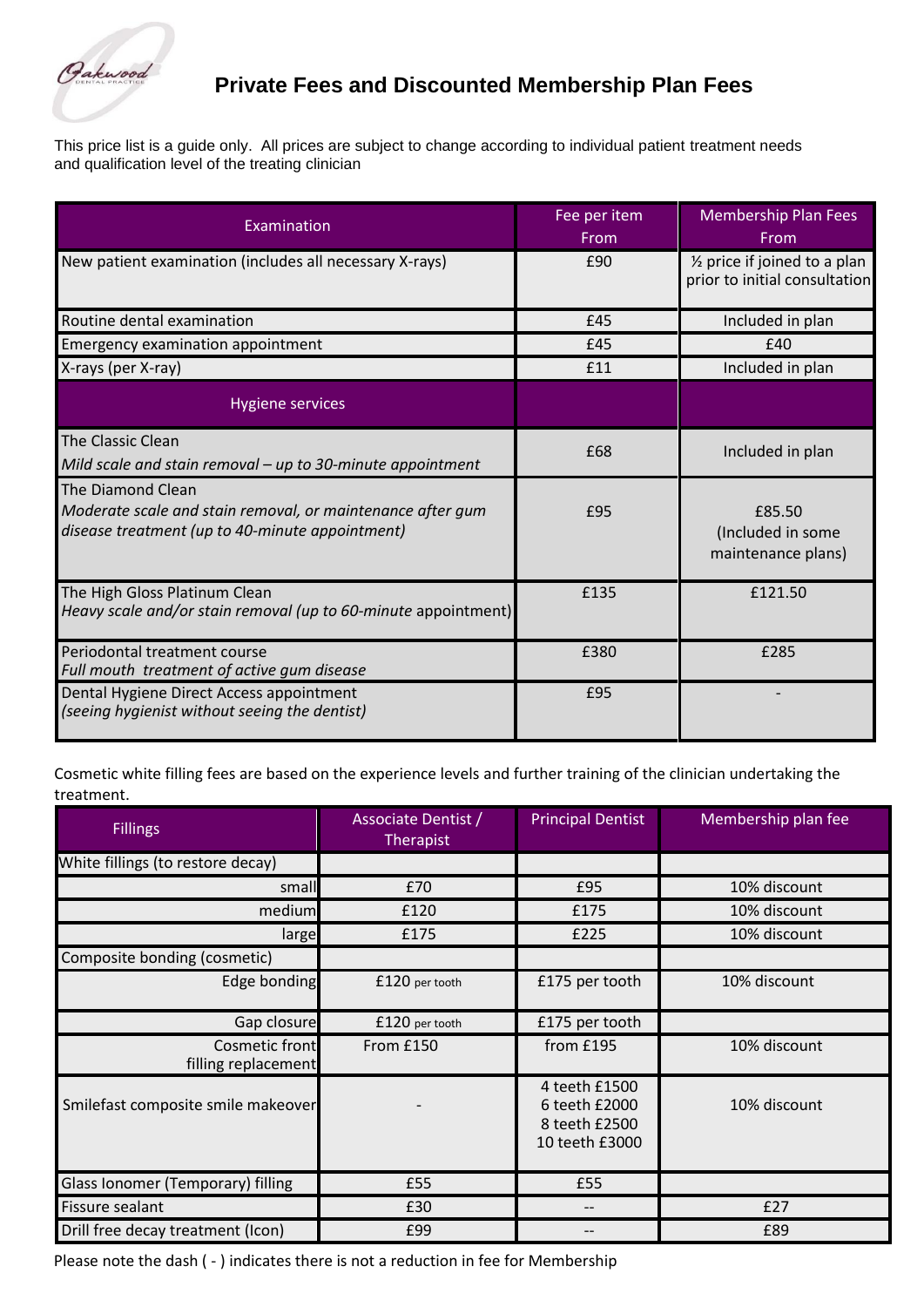| <b>Whitening Treatments</b>                                                                   |                     |                  |
|-----------------------------------------------------------------------------------------------|---------------------|------------------|
| Full mouth trays and gels                                                                     | £360                | £324             |
| Replacement trays (upper and lower)                                                           | £180                | £162             |
| Top up gels                                                                                   | £25 per tube        |                  |
| Internal Tooth whitening (single tooth)                                                       | £262                | £236             |
| Crowns & Veneers - prices per tooth                                                           |                     |                  |
| All porcelain crown options<br><b>Full cosmetic Emax</b><br>Zirconia                          | £680<br>£600        | £612<br>£540     |
| Porcelain/metal (bonded) crown                                                                | £500                | £450             |
| Full silver metal crown                                                                       | £450                | £405             |
| Porcelain veneer                                                                              | £540                | £486             |
| Direct Stainless steel post                                                                   | £100                | £90              |
| Direct Fibre post                                                                             | £130                | £117             |
| Bridges - prices per tooth                                                                    |                     |                  |
| All Porcelain bridge (per tooth)                                                              | £550                | £495             |
| PFM bridge (per tooth)                                                                        | £520                | £468             |
| Maryland bridge (total fee)                                                                   | £450                | £405             |
| Root canal treatment<br>Please be aware that root treatments can be complex and often require |                     |                  |
| unplanned additional appointments for completion                                              | £230                | £207             |
| Incisor tooth<br>Premolar                                                                     | £295                | £266             |
| Molar tooth                                                                                   | £375                | £338             |
| *Additional fee due for additional sessions                                                   | £200 per session    | £180 per session |
| Oral Surgery (per tooth)                                                                      |                     |                  |
| Routine extraction                                                                            | £120                | £108             |
| Surgical extraction                                                                           | £250                | £225             |
| Treatment of infected socket                                                                  | £30                 | Included in plan |
| <b>Private Prescription</b>                                                                   | £5                  | Included in plan |
| <b>Dental Implants</b>                                                                        |                     |                  |
| Single implant                                                                                | £2,450              |                  |
| Multiple implants - discount applied at treatment planning                                    | Price on assessment |                  |
| Implant supported denture                                                                     | £3,500              |                  |
| Teeth straightening                                                                           |                     |                  |
| Clear removable aligners                                                                      | From £3,145         |                  |
| Quick Straight Smile fixed bracket aligners                                                   | From £2100          |                  |
| Fixed retainer (per retainer/arch)                                                            | £130                | £117             |
| Removable retainer (per retainer / arch)                                                      | £110                | £99              |
| Vivera removable retainers (pack of 3)                                                        | £375                |                  |